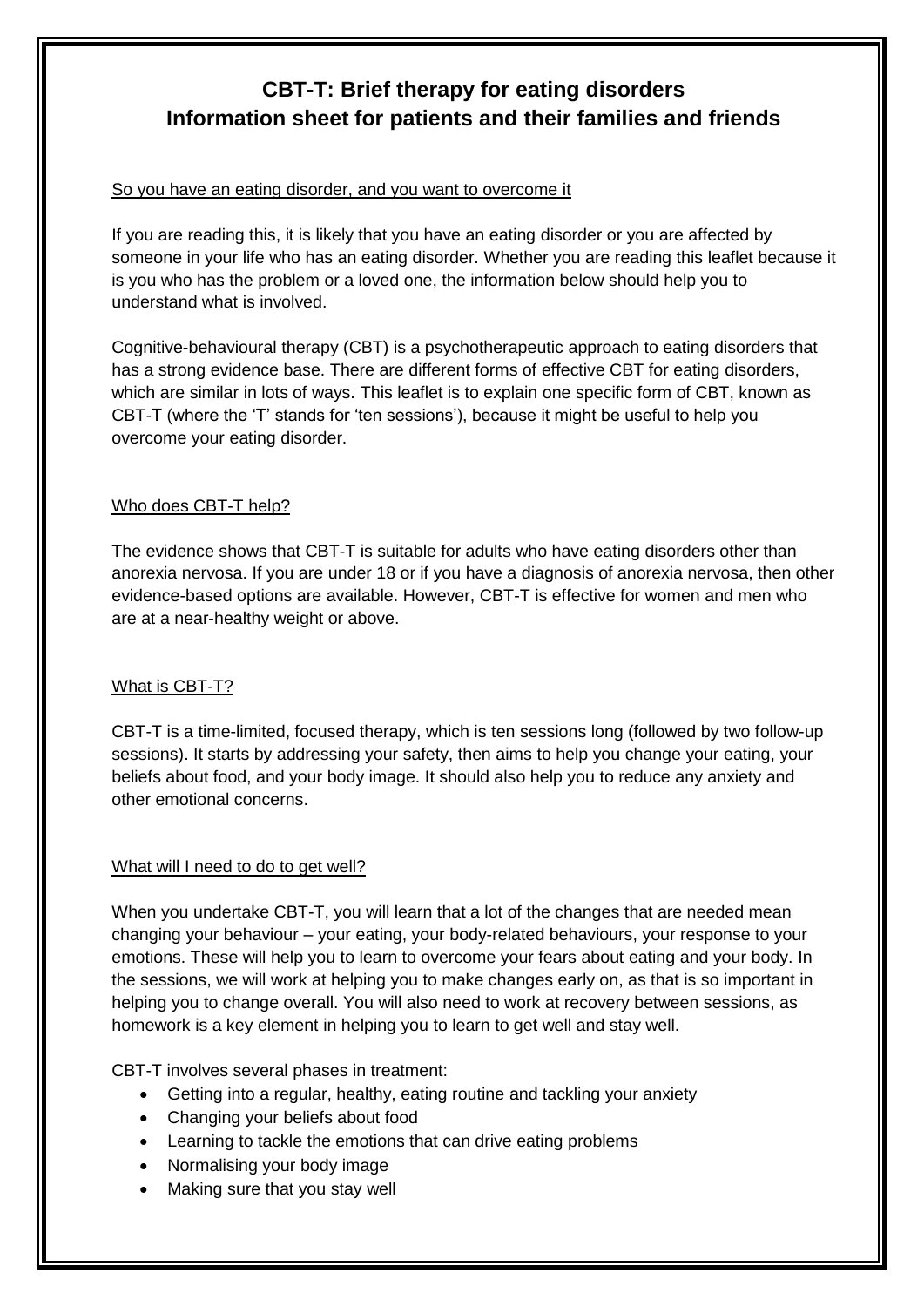As no two people are the same in their eating, CBT-T should be applied flexibly, based on your own needs.

We will also be monitoring your behaviours, weight, beliefs, emotions and body image on a regular basis, so that we can make sure that we are on the right track.

# "What can I do to help my loved one?"

If you are reading this because you are a family member, a friend, or a partner, you can play a valuable role in:

- Suggesting to the patient that they have a problem, if they seem unaware or unwilling to think about it
- Supporting the patient in seeking help, especially in accessing evidence-based treatment
- Talking to the patient about their treatment sessions, if they are happy to do so, to help them to learn fully and try things out with your support (e.g., eating new foods)
- Joining them in their homework and in their 'therapy at home' sessions, where appropriate

#### Two important points for everyone to remember

First, and most importantly, don't beat yourself up over how you got here, especially as the eating problem might be have been around for a very long time. Eating disorders have lots of potential causes, and we don't fully understand them all. There is no point in worrying about how you or your loved one developed the eating disorder. It is better if we all work on helping your loved one to get better so they can live the life they want to live in the present.

Second, you might have other concerns alongside your eating disorder, such as low selfesteem, anxiety, or perfectionism. A lot of such problems are likely to be reduced substantially when you undertake CBT-T for your eating disorder. However, if such problems continue by the end of therapy, we might recommend that you get hold of a good self-help guide to try out during the follow-up period and beyond. The ones that we commonly recommend are:

- self-esteem (Fennell, 2016)
- anxiety (Kennerley, 2014)
- social anxiety (Butler, 2016)
- perfectionism (Shafran, Egan & Wade, 2018)
- core beliefs (Young & Klosko, 1993)

The references for these are provided are the end of this handout, in case you want to consult any of them as therapy goes along.

#### Will CBT-T work for me or my loved one?

CBT-T is as effective as other forms of CBT for most people with eating disorders, and is more effective than some other therapies. However, it is hard work for all concerned. While we cannot guarantee that you will recover, we know that if you engage fully with CBT-T then you have the best possible chance of a full recovery and being able to get on with your life. We think that the